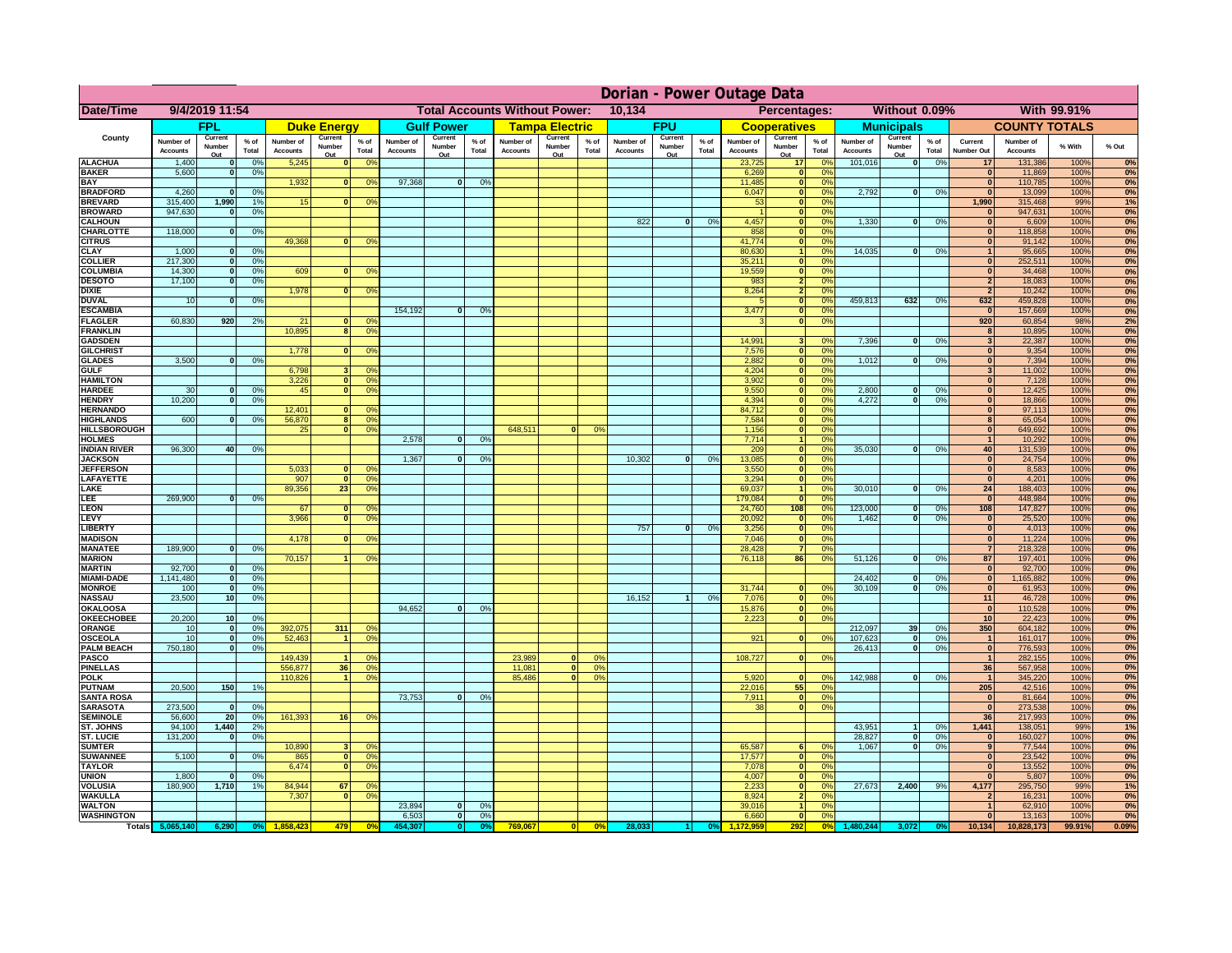# 9/4/2019 11:56 AM Dorian

| <b>Power Provider</b>                           | County              | <b>Number of Customers</b> | <b>Current Number Out</b> | <b>Outage Percentage</b> | <b>Estimated Restore Time</b> |
|-------------------------------------------------|---------------------|----------------------------|---------------------------|--------------------------|-------------------------------|
|                                                 |                     |                            |                           |                          |                               |
| New Smyrna Beach (Utilities Commission - UCNSB) | <b>VOLUSIA</b>      | 27,673                     | 2,400                     | 8.67%                    | <b>TBD</b>                    |
| Florida Power and Light Company                 | <b>BREVARD</b>      | 315,400                    | 1,990                     | 0.63%                    | TBD                           |
| Florida Power and Light Company                 | <b>VOLUSIA</b>      | 180,900                    | 1,710                     | 0.95%                    | <b>TBD</b>                    |
| Florida Power and Light Company                 | ST. JOHNS           | 94,100                     | 1,440                     | 1.53%                    | TBD                           |
| Florida Power and Light Company                 | <b>FLAGLER</b>      | 60,830                     | 920                       | 1.51%                    | <b>TBD</b>                    |
| Jacksonville (JEA)                              | <b>DUVAL</b>        | 440,938                    | 632                       | 0.14%                    | TBD                           |
| <b>Duke Energy</b>                              | ORANGE              | 392,075                    | 311                       | 0.08%                    | <b>TBD</b>                    |
|                                                 |                     |                            |                           |                          |                               |
| Florida Power and Light Company                 | PUTNAM              | 20,500                     | 150                       | 0.73%                    | TBD                           |
| Talquin Electric Cooperative, Inc.              | <b>LEON</b>         | 24,760                     | 108                       | 0.44%                    | $24$                          |
| Clay Electric Cooperative                       | <b>MARION</b>       | 17,114                     | 86                        | 0.50%                    | $24$                          |
| <b>Duke Energy</b>                              | <b>VOLUSIA</b>      | 84,944                     | 67                        | 0.08%                    | <b>TBD</b>                    |
| Clay Electric Cooperative                       | PUTNAM              | 22,016                     | 55                        | 0.25%                    | $24$                          |
| Florida Power and Light Company                 | <b>INDIAN RIVER</b> | 96,300                     | 40                        | 0.04%                    | <b>TBD</b>                    |
| Orlando (Orlando Utilities Commission - OUC)    | ORANGE              | 197,030                    | 39                        | 0.02%                    | TBD                           |
|                                                 |                     |                            |                           |                          |                               |
| <b>Duke Energy</b>                              | <b>PINELLAS</b>     | 556,877                    | 36                        | 0.01%                    | <b>TBD</b>                    |
| Duke Energy                                     | LAKE                | 89,356                     | 23                        | 0.03%                    | TBD                           |
| Florida Power and Light Company                 | SEMINOLE            | 56,600                     | 20                        | 0.04%                    | <b>TBD</b>                    |
| Clay Electric Cooperative                       | <b>ALACHUA</b>      | 22,855                     | 17                        | 0.07%                    | $24$                          |
| <b>Duke Energy</b>                              | SEMINOLE            | 161,393                    | 16                        | 0.01%                    | <b>TBD</b>                    |
| Florida Power and Light Company                 | NASSAU              | 23,500                     | 10                        | 0.04%                    | TBD                           |
|                                                 |                     |                            |                           |                          |                               |
| Florida Power and Light Company                 | <b>OKEECHOBEE</b>   | 20,200                     | 10                        | 0.05%                    | <b>TBD</b>                    |
| Duke Energy                                     | <b>FRANKLIN</b>     | 10,895                     | 8                         | 0.07%                    | <b>TBD</b>                    |
| <b>Duke Energy</b>                              | <b>HIGHLANDS</b>    | 56,870                     | $\bf 8$                   | 0.01%                    | <b>TBD</b>                    |
| Peace River Electric Cooperative, Inc.          | MANATEE             | 28,428                     | $\overline{7}$            | 0.02%                    | $24$                          |
| Sumter Electric Cooperative, Inc.               | <b>SUMTER</b>       | 64,650                     | 6                         | 0.01%                    | $24$                          |
| Duke Energy                                     | <b>GULF</b>         | 6,798                      | 3                         | 0.04%                    | <b>TBD</b>                    |
| <b>Duke Energy</b>                              | <b>SUMTER</b>       | 10,890                     | $\mathsf 3$               | 0.03%                    | <b>TBD</b>                    |
|                                                 |                     |                            |                           |                          |                               |
| Talquin Electric Cooperative, Inc.              | GADSDEN             | 14,991                     | 3                         | 0.02%                    | $24$                          |
| Central Florida Electric Cooperative            | <b>DIXIE</b>        | 7,651                      | $\overline{2}$            | 0.03%                    | $24$                          |
| Peace River Electric Cooperative, Inc.          | <b>DESOTO</b>       | 983                        | $\overline{2}$            | 0.20%                    | $24$                          |
| Talquin Electric Cooperative, Inc.              | <b>WAKULLA</b>      | 8,924                      | $\overline{2}$            | 0.02%                    | $24$                          |
| Choctawhatchee Electric Cooperative             | <b>WALTON</b>       | 38,913                     | $1\,$                     | 0.00%                    | $24$                          |
|                                                 | <b>CLAY</b>         | 80,630                     | $\mathbf{1}$              | 0.00%                    | $24$                          |
| Clay Electric Cooperative                       |                     |                            |                           |                          |                               |
| Duke Energy                                     | <b>MARION</b>       | 70,157                     | $\mathbf{1}$              | 0.00%                    | TBD                           |
| <b>Duke Energy</b>                              | <b>OSCEOLA</b>      | 52,463                     | $\mathbf{1}$              | 0.00%                    | <b>TBD</b>                    |
| Duke Energy                                     | PASCO               | 149,439                    | $\mathbf{1}$              | 0.00%                    | TBD                           |
| <b>Duke Energy</b>                              | <b>POLK</b>         | 110,826                    | $\mathbf{1}$              | 0.00%                    | <b>TBD</b>                    |
| Florida Public Utilities Corporation            | NASSAU              | 16,152                     | $\mathbf 1$               | 0.01%                    | $24$                          |
| Jacksonville (JEA)                              | ST. JOHNS           | 27,580                     | $\mathbf{1}$              | 0.00%                    | <b>TBD</b>                    |
| Sumter Electric Cooperative, Inc.               | LAKE                |                            | $\mathbf{1}$              | 0.00%                    | $24$                          |
|                                                 |                     | 66,718                     |                           |                          |                               |
| West Florida Electric Cooperative, Inc.         | <b>HOLMES</b>       | 7,394                      | $\mathbf{1}$              | 0.01%                    | $24$                          |
| Central Florida Electric Cooperative            | <b>ALACHUA</b>      | 870                        | 0                         | 0.00%                    | <b>TBD</b>                    |
| Central Florida Electric Cooperative            | <b>GILCHRIST</b>    | 7,572                      | $\mathbf{0}$              | 0.00%                    | <b>TBD</b>                    |
| Central Florida Electric Cooperative            | LAFAYETTE           | 8                          | 0                         | 0.00%                    | TBD                           |
| Central Florida Electric Cooperative            | LEVY                | 17,714                     | $\pmb{0}$                 | 0.00%                    | <b>TBD</b>                    |
| Central Florida Electric Cooperative            | <b>MARION</b>       | 9                          | $\pmb{0}$                 | 0.00%                    | TBD                           |
| Chattahoochee Electric                          | <b>GADSDEN</b>      |                            | $\pmb{0}$                 |                          | <b>TBD</b>                    |
|                                                 |                     | 1,173                      |                           | 0.00%                    |                               |
| Choctawhatchee Electric Cooperative             | HOLMES              | 320                        | $\mathbf 0$               | 0.00%                    | TBD                           |
| Choctawhatchee Electric Cooperative             | <b>OKALOOSA</b>     | 15,876                     | $\pmb{0}$                 | 0.00%                    | <b>TBD</b>                    |
| Choctawhatchee Electric Cooperative             | SANTA ROSA          | 132                        | 0                         | 0.00%                    | TBD                           |
| City of Alachua                                 | <b>ALACHUA</b>      | 4,506                      | $\pmb{0}$                 | 0.00%                    | TBD                           |
| City of Bartow                                  | POLK                | 12,074                     | 0                         | 0.00%                    | TBD                           |
| City of Blountstown                             | CALHOUN             | 1,330                      | $\mathbf 0$               | 0.00%                    | <b>TBD</b>                    |
| City of Bushnell                                | SUMTER              | 1,067                      | 0                         | 0.00%                    | TBD                           |
|                                                 |                     |                            |                           |                          |                               |
| City of Clewiston                               | <b>HENDRY</b>       | 4,272                      | $\pmb{0}$                 | 0.00%                    | <b>TBD</b>                    |
| City of Fort Meade                              | POLK                | 2,379                      | $\pmb{0}$                 | 0.00%                    | TBD                           |
| City of Havana                                  | GADSDEN             | 1,455                      | $\pmb{0}$                 | 0.00%                    | <b>TBD</b>                    |
| City of Leesburg                                | LAKE                | 24,500                     | $\pmb{0}$                 | 0.00%                    | TBD                           |
| City of Moore Haven                             | <b>GLADES</b>       | 1,012                      | $\pmb{0}$                 | 0.00%                    | <b>TBD</b>                    |
| City of Mount Dora                              | LAKE                | 5,510                      | $\pmb{0}$                 | 0.00%                    | TBD                           |
| City of Newberry                                | <b>ALACHUA</b>      | 1,898                      | $\pmb{0}$                 | 0.00%                    | <b>TBD</b>                    |
|                                                 |                     |                            |                           |                          |                               |
| City of Quincy                                  | GADSDEN             | 4,768                      | $\pmb{0}$                 | 0.00%                    | TBD                           |
| City of Starke                                  | <b>BRADFORD</b>     | 2,792                      | $\pmb{0}$                 | 0.00%                    | TBD                           |
| City of Tallahassee                             | LEON                | 123,000                    | 0                         | 0.00%                    | TBD                           |
| City of Vero Beach                              | <b>INDIAN RIVER</b> | 35,030                     | $\mathbf 0$               | 0.00%                    | TBD                           |
| City of Wauchula                                | HARDEE              | 2,800                      | $\pmb{0}$                 | 0.00%                    | <b>TBD</b>                    |
| City of Williston                               | LEVY                | 1,462                      | $\pmb{0}$                 | 0.00%                    | TBD                           |
|                                                 |                     |                            |                           |                          |                               |
| City of Winter Park                             | ORANGE              | 14,947                     | $\pmb{0}$                 | 0.00%                    | TBD                           |
| Clay Electric Cooperative                       | <b>BAKER</b>        | 2,602                      | $\pmb{0}$                 | 0.00%                    | TBD                           |
| Clay Electric Cooperative                       | <b>BRADFORD</b>     | 6,047                      | $\pmb{0}$                 | 0.00%                    | Restored                      |
| Clay Electric Cooperative                       | <b>COLUMBIA</b>     | 17,599                     | $\pmb{0}$                 | 0.00%                    | $24$                          |
| Clay Electric Cooperative                       | <b>DUVAL</b>        | 5                          | $\pmb{0}$                 | 0.00%                    | TBD                           |
| Clay Electric Cooperative                       | <b>FLAGLER</b>      | $\mathbf{3}$               | $\pmb{0}$                 | 0.00%                    | TBD                           |
|                                                 |                     |                            |                           |                          |                               |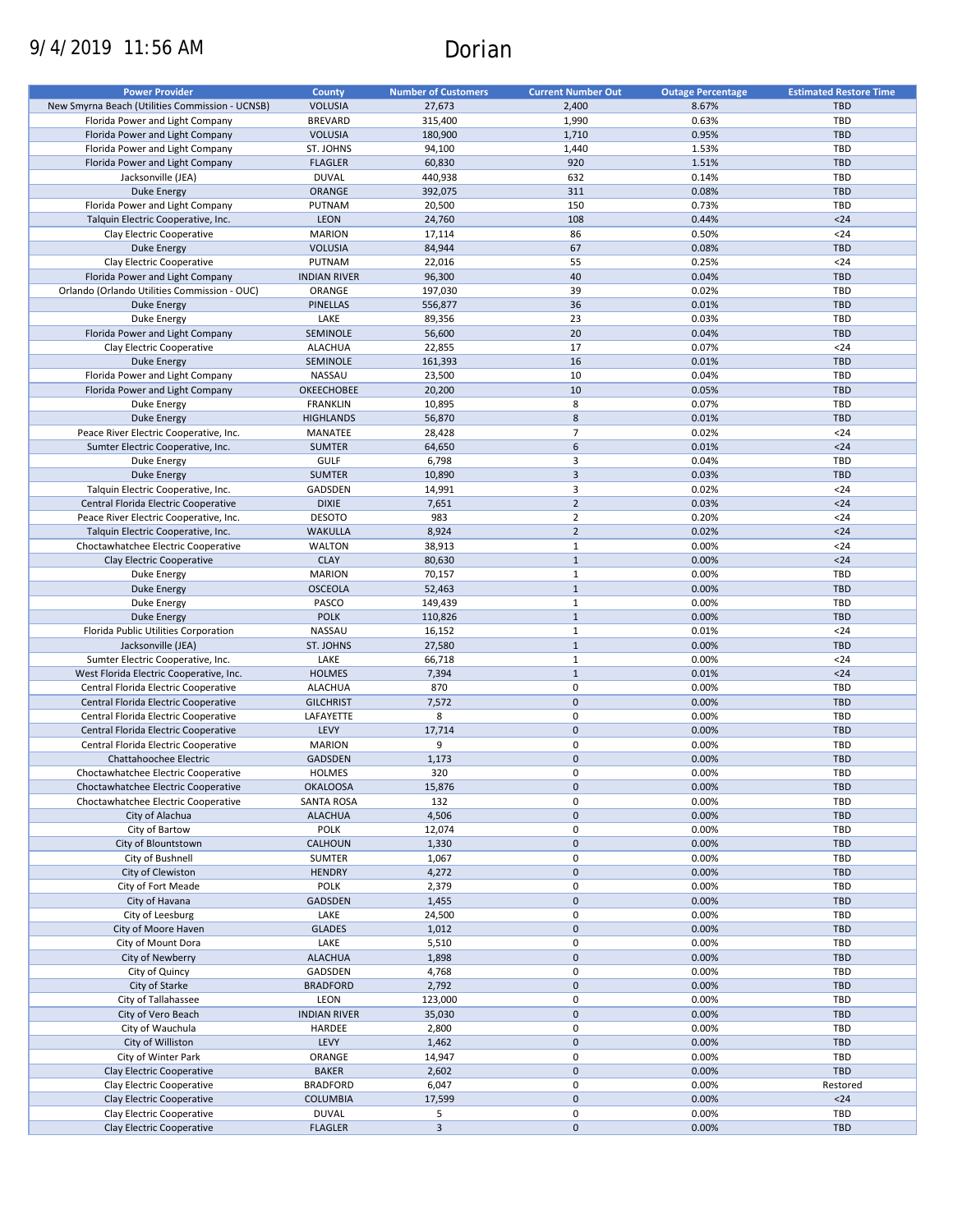# 9/4/2019 11:56 AM Dorian

| Clay Electric Cooperative                          | <b>GILCHRIST</b>    | 4           | 0           | 0.00% | <b>TBD</b> |
|----------------------------------------------------|---------------------|-------------|-------------|-------|------------|
|                                                    |                     |             |             |       |            |
| Clay Electric Cooperative                          | LAKE                | 2,319       | $\mathbf 0$ | 0.00% | Restored   |
| Clay Electric Cooperative                          | LEVY                | 754         | 0           | 0.00% | <b>TBD</b> |
| Clay Electric Cooperative                          | SUWANNEE            | 6           | $\mathbf 0$ | 0.00% | <b>TBD</b> |
| Clay Electric Cooperative                          | <b>UNION</b>        | 4,007       | 0           | 0.00% | <b>TBD</b> |
| Clay Electric Cooperative                          | <b>VOLUSIA</b>      | 2,233       | $\mathbf 0$ | 0.00% | Restored   |
|                                                    | <b>ALACHUA</b>      | 5,245       | 0           | 0.00% | <b>TBD</b> |
| Duke Energy                                        |                     |             |             |       |            |
| <b>Duke Energy</b>                                 | BAY                 | 1,932       | $\mathbf 0$ | 0.00% | <b>TBD</b> |
| Duke Energy                                        | <b>BREVARD</b>      | 15          | 0           | 0.00% | TBD        |
| <b>Duke Energy</b>                                 | <b>CITRUS</b>       | 49,368      | $\mathbf 0$ | 0.00% | <b>TBD</b> |
| Duke Energy                                        | COLUMBIA            | 609         | 0           | 0.00% | TBD        |
| <b>Duke Energy</b>                                 | <b>DIXIE</b>        | 1,978       | $\mathbf 0$ | 0.00% | <b>TBD</b> |
| Duke Energy                                        | <b>FLAGLER</b>      | 21          | 0           | 0.00% | <b>TBD</b> |
| Duke Energy                                        | <b>GILCHRIST</b>    | 1,778       | $\mathbf 0$ | 0.00% | <b>TBD</b> |
|                                                    |                     |             |             |       |            |
| Duke Energy                                        | <b>HAMILTON</b>     | 3,226       | 0           | 0.00% | TBD        |
| <b>Duke Energy</b>                                 | <b>HARDEE</b>       | 45          | $\mathbf 0$ | 0.00% | <b>TBD</b> |
| Duke Energy                                        | <b>HERNANDO</b>     | 12,401      | 0           | 0.00% | <b>TBD</b> |
| <b>Duke Energy</b>                                 | <b>HILLSBOROUGH</b> | 25          | $\pmb{0}$   | 0.00% | <b>TBD</b> |
| Duke Energy                                        | <b>JEFFERSON</b>    | 5,033       | $\pmb{0}$   | 0.00% | TBD        |
| <b>Duke Energy</b>                                 | LAFAYETTE           | 907         | $\pmb{0}$   | 0.00% | TBD        |
| Duke Energy                                        | LEON                | 67          | $\mathbf 0$ | 0.00% | TBD        |
|                                                    |                     |             |             |       |            |
| <b>Duke Energy</b>                                 | LEVY                | 3,966       | $\mathbf 0$ | 0.00% | <b>TBD</b> |
| Duke Energy                                        | <b>MADISON</b>      | 4,178       | $\mathbf 0$ | 0.00% | TBD        |
| <b>Duke Energy</b>                                 | SUWANNEE            | 865         | $\mathbf 0$ | 0.00% | <b>TBD</b> |
| Duke Energy                                        | <b>TAYLOR</b>       | 6,474       | 0           | 0.00% | <b>TBD</b> |
| <b>Duke Energy</b>                                 | <b>WAKULLA</b>      | 7,307       | $\pmb{0}$   | 0.00% | <b>TBD</b> |
| Escambia River Electric Cooperative, Inc.          | <b>ESCAMBIA</b>     | 3,477       | 0           | 0.00% | <b>TBD</b> |
| Escambia River Electric Cooperative, Inc.          | <b>SANTA ROSA</b>   | 7,779       | $\mathbf 0$ | 0.00% | <b>TBD</b> |
| Florida Keys Electric Cooperative                  | <b>MONROE</b>       | 31,744      | 0           | 0.00% | TBD        |
|                                                    |                     |             |             |       |            |
| Florida Power and Light Company                    | <b>ALACHUA</b>      | 1,400       | $\mathbf 0$ | 0.00% | <b>TBD</b> |
| Florida Power and Light Company                    | <b>BAKER</b>        | 5,600       | 0           | 0.00% | <b>TBD</b> |
| Florida Power and Light Company                    | <b>BRADFORD</b>     | 4,260       | $\mathbf 0$ | 0.00% | <b>TBD</b> |
| Florida Power and Light Company                    | <b>BROWARD</b>      | 947,630     | 0           | 0.00% | TBD        |
| Florida Power and Light Company                    | <b>CHARLOTTE</b>    | 118,000     | $\mathbf 0$ | 0.00% | <b>TBD</b> |
| Florida Power and Light Company                    | <b>CLAY</b>         | 1,000       | 0           | 0.00% | <b>TBD</b> |
| Florida Power and Light Company                    | <b>COLLIER</b>      | 217,300     | $\mathbf 0$ | 0.00% | <b>TBD</b> |
|                                                    | COLUMBIA            |             | 0           | 0.00% | <b>TBD</b> |
| Florida Power and Light Company                    |                     | 14,300      |             |       |            |
| Florida Power and Light Company                    | <b>DESOTO</b>       | 17,100      | $\pmb{0}$   | 0.00% | <b>TBD</b> |
| Florida Power and Light Company                    | <b>DUVAL</b>        | 10          | 0           | 0.00% | <b>TBD</b> |
| Florida Power and Light Company                    | <b>GLADES</b>       | 3,500       | $\mathbf 0$ | 0.00% | <b>TBD</b> |
| Florida Power and Light Company                    | HARDEE              | 30          | $\mathbf 0$ | 0.00% | TBD        |
| Florida Power and Light Company                    | <b>HENDRY</b>       | 10,200      | $\mathbf 0$ | 0.00% | <b>TBD</b> |
| Florida Power and Light Company                    | <b>HIGHLANDS</b>    | 600         | 0           | 0.00% | TBD        |
| Florida Power and Light Company                    | <b>LEE</b>          | 269,900     | $\pmb{0}$   | 0.00% | <b>TBD</b> |
|                                                    |                     |             | 0           |       |            |
| Florida Power and Light Company                    | MANATEE             | 189,900     |             | 0.00% | TBD        |
| Florida Power and Light Company                    | <b>MARTIN</b>       | 92,700      | $\mathbf 0$ | 0.00% | <b>TBD</b> |
| Florida Power and Light Company                    | MIAMI-DADE          | 1,141,480   | 0           | 0.00% | <b>TBD</b> |
| Florida Power and Light Company                    | <b>MONROE</b>       | 100         | $\mathbf 0$ | 0.00% | <b>TBD</b> |
| Florida Power and Light Company                    | ORANGE              | 10          | 0           | 0.00% | <b>TBD</b> |
| Florida Power and Light Company                    | <b>OSCEOLA</b>      | 10          | $\pmb{0}$   | 0.00% | <b>TBD</b> |
| Florida Power and Light Company                    | PALM BEACH          | 750,180     | 0           | 0.00% | TBD        |
| Florida Power and Light Company                    | SARASOTA            |             | $\mathbf 0$ | 0.00% | <b>TBD</b> |
|                                                    |                     | 273,500     | 0           |       |            |
| Florida Power and Light Company                    | ST. LUCIE           | 131,200     |             | 0.00% | TBD        |
| Florida Power and Light Company                    | SUWANNEE            | 5,100       | $\mathbf 0$ | 0.00% | <b>TBD</b> |
| Florida Power and Light Company                    | <b>UNION</b>        | 1,800       | 0           | 0.00% | TBD        |
| Florida Public Utilities Corporation               | <b>CALHOUN</b>      | 822         | $\mathbf 0$ | 0.00% | Restored   |
| Florida Public Utilities Corporation               | <b>JACKSON</b>      | 10,302      | 0           | 0.00% | Restored   |
| Florida Public Utilities Corporation               | <b>LIBERTY</b>      | 757         | $\mathbf 0$ | 0.00% | Restored   |
| Fort Pierce Utilities Authority                    | ST. LUCIE           | 28,827      | 0           | 0.00% | TBD        |
| Gainesville (Gainesville Regional Utilities - GRU) | <b>ALACHUA</b>      | 94,612      | $\pmb{0}$   | 0.00% | TBD        |
|                                                    |                     |             |             |       |            |
| Glades Electric Cooperative, Inc.                  | <b>GLADES</b>       | 2,882       | 0           | 0.00% | Restored   |
| Glades Electric Cooperative, Inc.                  | HARDEE              | $\mathbf 0$ | $\pmb{0}$   |       | <b>TBD</b> |
| Glades Electric Cooperative, Inc.                  | <b>HENDRY</b>       | 3,502       | 0           | 0.00% | TBD        |
| Glades Electric Cooperative, Inc.                  | <b>HIGHLANDS</b>    | 7,210       | $\mathbf 0$ | 0.00% | Restored   |
| Glades Electric Cooperative, Inc.                  | OKEECHOBEE          | 2,223       | 0           | 0.00% | TBD        |
| Green Cove Springs Electric                        | <b>CLAY</b>         | 4,041       | $\mathbf 0$ | 0.00% | <b>TBD</b> |
| Gulf Coast Electric Cooperative, Inc.              | BAY                 | 11,485      | 0           | 0.00% | <b>TBD</b> |
| Gulf Coast Electric Cooperative, Inc.              | <b>CALHOUN</b>      | 1,761       | $\mathbf 0$ | 0.00% | <b>TBD</b> |
|                                                    | <b>GULF</b>         |             | 0           | 0.00% | <b>TBD</b> |
| Gulf Coast Electric Cooperative, Inc.              |                     | 4,204       |             |       |            |
| Gulf Coast Electric Cooperative, Inc.              | <b>JACKSON</b>      | 45          | $\mathbf 0$ | 0.00% | <b>TBD</b> |
| Gulf Coast Electric Cooperative, Inc.              | <b>WALTON</b>       | 103         | 0           | 0.00% | <b>TBD</b> |
| Gulf Coast Electric Cooperative, Inc.              | <b>WASHINGTON</b>   | 2,461       | $\mathbf 0$ | 0.00% | <b>TBD</b> |
| <b>Gulf Power Company</b>                          | BAY                 | 97,368      | 0           | 0.00% | Restored   |
| <b>Gulf Power Company</b>                          | <b>ESCAMBIA</b>     | 154,192     | 0           | 0.00% | Restored   |
|                                                    |                     |             |             |       |            |